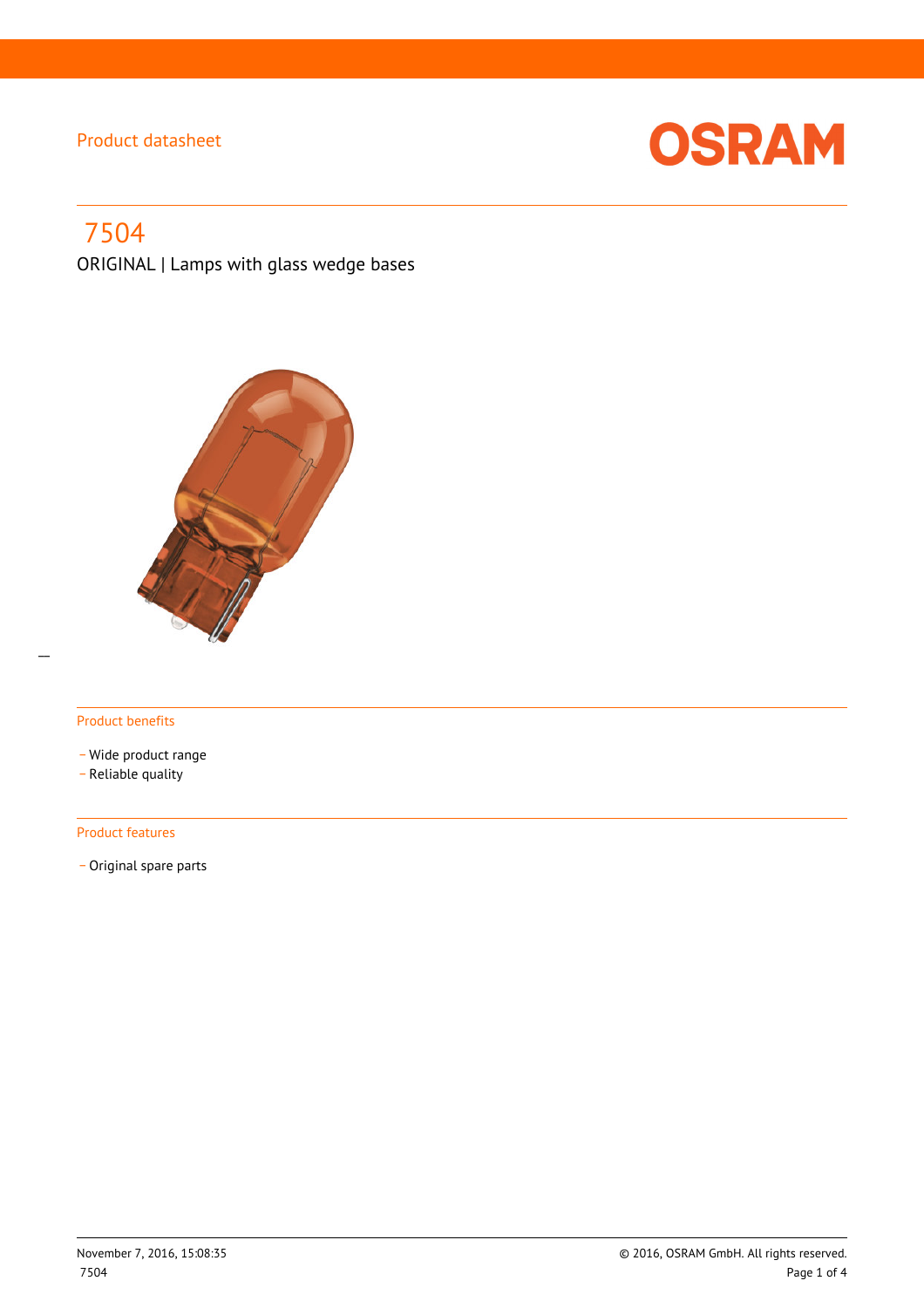#### Technical data

### **Electrical data**

| Power input            | 25 W    |
|------------------------|---------|
| Nominal voltage        | 12.0 V  |
| <b>Nominal wattage</b> | 21.00 W |
| Power input tolerance  | ±6%     |
| <b>Test voltage</b>    | 13.5 V  |

#### **Photometrical data**

| <b>Luminous flux</b>    | 280 lm |
|-------------------------|--------|
| Luminous flux tolerance | ±20%   |

### **Dimensions & weight**





| Length                | 47.5 mm   |
|-----------------------|-----------|
| <b>Diameter</b>       | $20.0$ mm |
| <b>Product weight</b> | 6.00q     |

### **Lifespan**

 $\overline{a}$ 

| Lifespan B3 | 400 h |
|-------------|-------|
| Lifespan Tc | 600 h |

### **Additional product data**

| <b>Base (standard designation)</b> | WX3x16d |
|------------------------------------|---------|
|                                    |         |

#### **Certificates & standards**

| <b>ECE category</b> | WY71W |
|---------------------|-------|
|                     |       |

## **Country specific categorizations**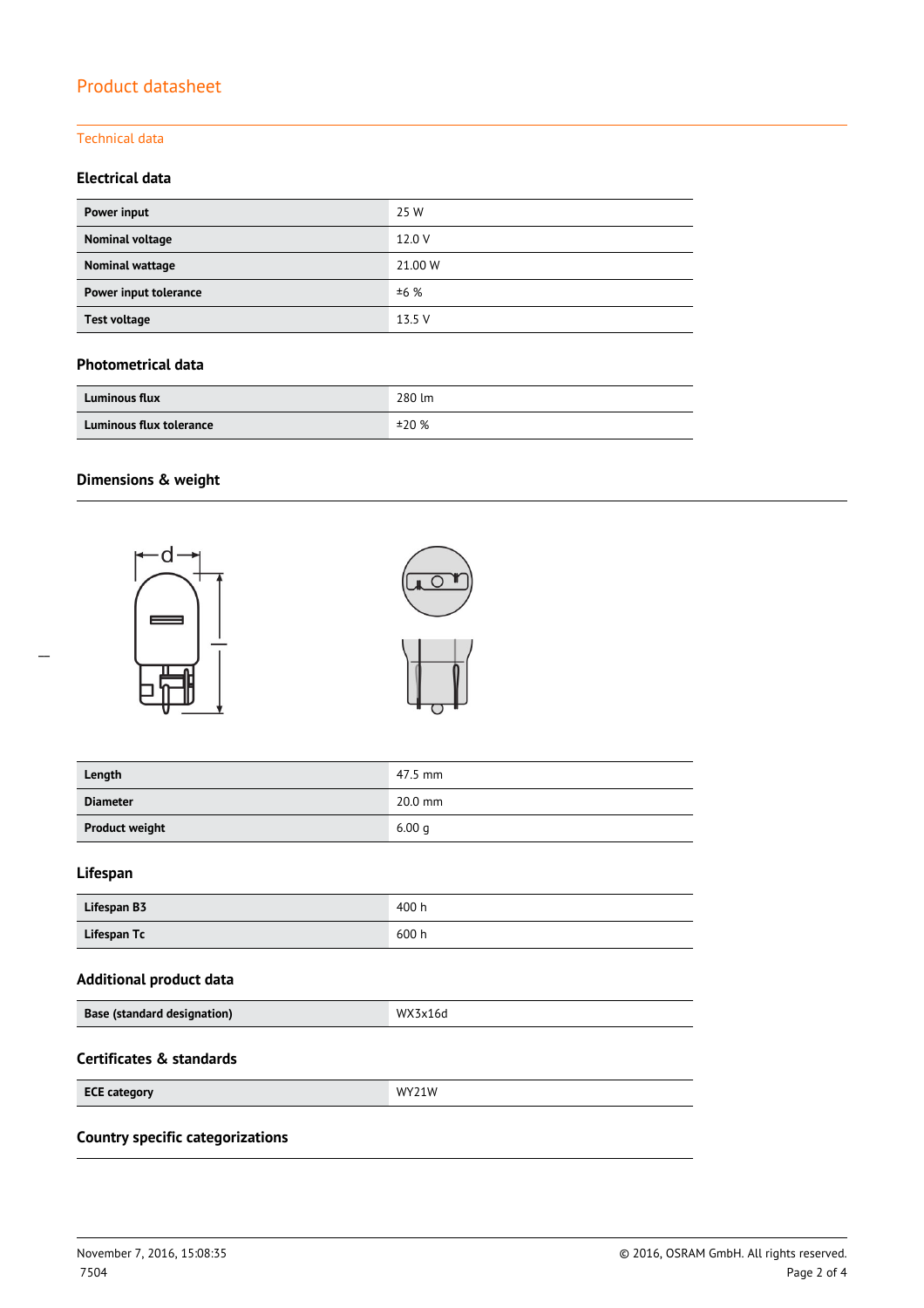| Order reference              | 7504 21W 12V WX |  |
|------------------------------|-----------------|--|
|                              |                 |  |
| Country specific information |                 |  |

| <b>Product code</b> | <b>METEL code</b> | SEG-No. | <b>STK-Number</b>        | <b>UK Org</b> |
|---------------------|-------------------|---------|--------------------------|---------------|
| 4008321165473       | <b>OSRA7504</b>   |         | $\overline{\phantom{a}}$ |               |